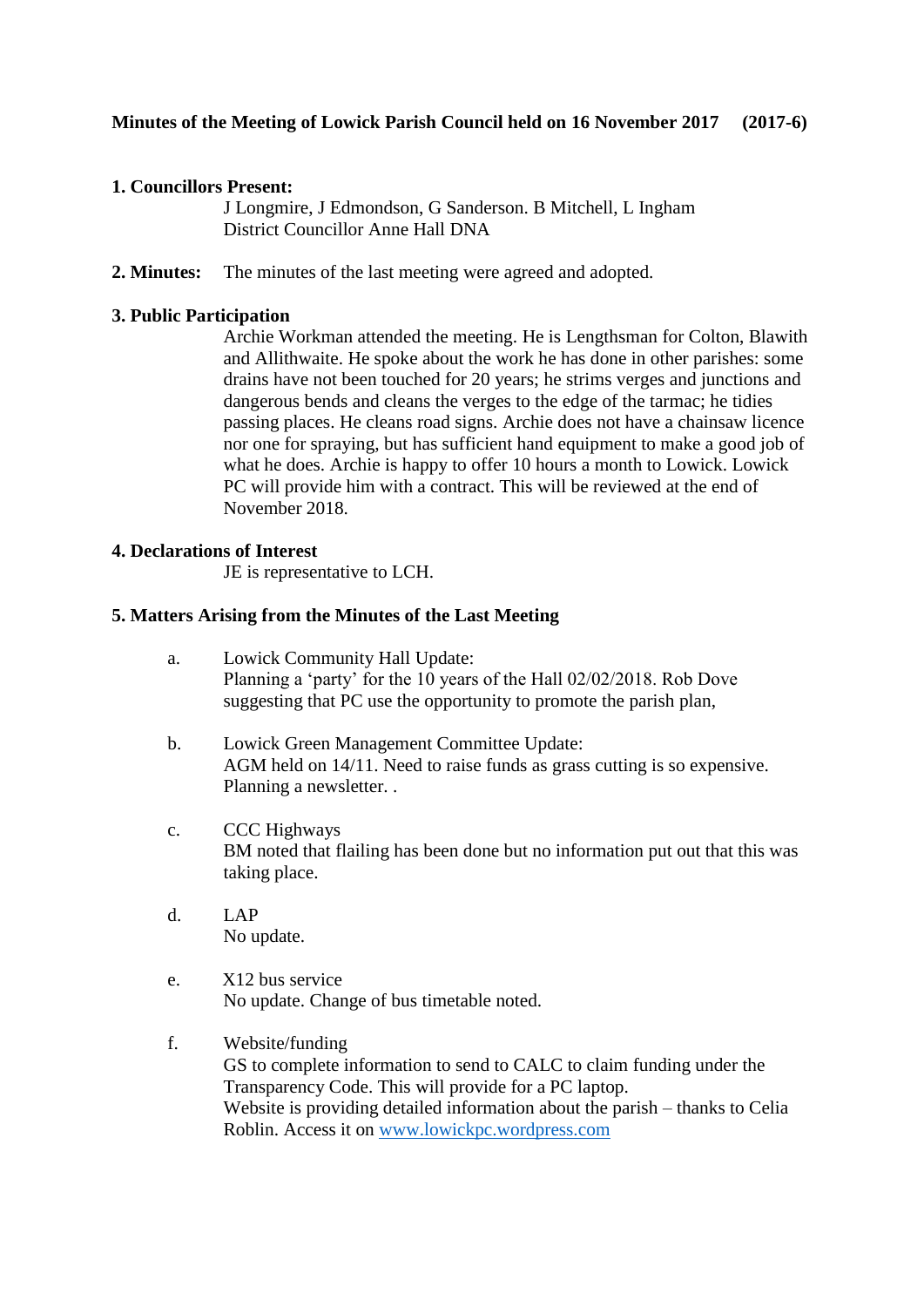g. Parish Plan

GS and LI attended the meeting at Blawith for their parish plan. PC have to engage the public. BM says there needs to be an initial agenda. Councillors have to 'brainstorm' to come up with ideas – push the boundaries to get a response from the public. This should take place at the January meeting – in time for the LCH 'get together' in February, which should attract locals.

h. Crake Valley Website No longer being used. Refund of £5.00. Remove from agenda.

### **6. Finance**

| а. | <b>General Items</b>               |          |
|----|------------------------------------|----------|
|    | Barclays 16/11/2017                | £4308.58 |
|    | Received from Crake Valley Website | 5.00     |
|    | Pay Royal British Legion           | - 17.00  |

**b.** Cashflow sheet circulated. Assets amended, as agreed following last meeting

### **c. PRECEPT**

Precept deadline will be 26/01/2018

### **7. Correspondence**

Clerks and Councils Direct; CALC AGM. Emails circulated. Planning – Lane End – retention of chalet for office. Objection sent to LDNPA. on 09/11. Non –compliance – Bark House – response received from SLDC. Accepted.

## **8. Complaints Procedure:**

No complaints.

## **9. External Meetings**

GS/LI attended Blawith PC meeting re their parish plan. JL/BM laid the Remembrance Sunday wreath. BM attended a planning meeting re Kirkby Moor and will speak at the meeting discussing the planning application on 05/12.

### **10. Kirkby Moor Wind Farm**

Councillors discussed the proposed application and LI had prepared a response. This will be sent to SLDC. The PC will recommend the proposal be refused.

### **11. Lengthsman**

See 'Public Participation'.

### **12. Roadside Verges**

No further information. Remove from agenda.